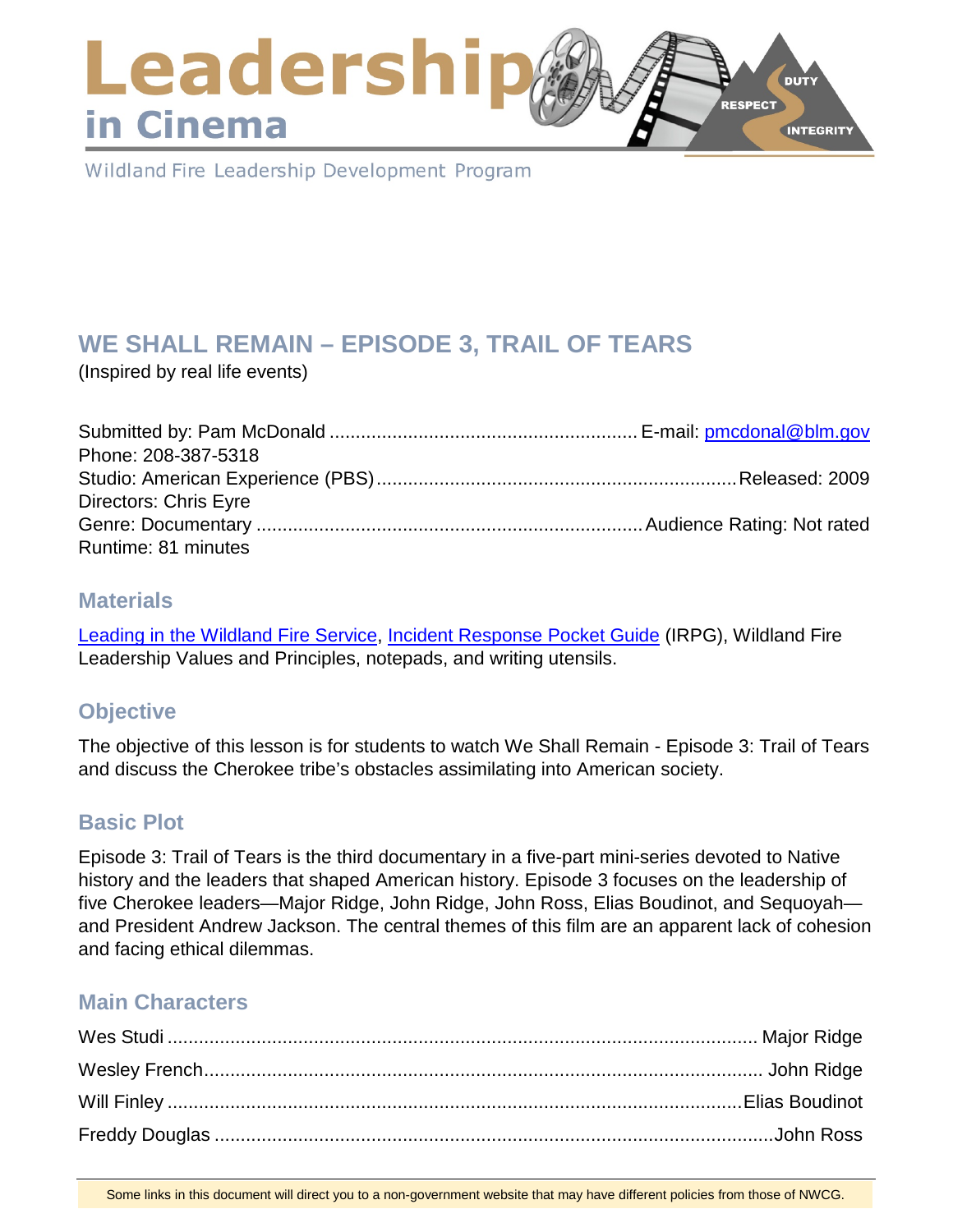# **Facilitation Tips**

- 1. Organize a group of students to participate in the We Shall Remain Episode 3: Trail of Tears discussion.
- 2. Have students watch individually or as a group We Shall Remain Episode 3: Trail of Tears.
- 3. Conduct a guided discussion (handout and possible comments provided). Have students discuss their findings and how they will apply leadership lessons learned to their role in wildland fire suppression. Facilitate discussion in groups that have difficulty.
- 4. Note: The discussion questions are only a guide. Facilitators have latitude to select questions that meet timeframes and local objectives or develop questions of their own.

### **References**

Facilitators are encouraged to review the links below in order to obtain information that may be helpful during group/classroom discussions and for continued leadership development.

- [The Civil War Curriculum](https://www.civilwar.org/learn/educators/civil-war-curriculum)
- Logan, Charles Russell. ["The Promised Land: The Cherokees, Arkansas, and Removal,](http://www.westerncherokees.com/NewFiles/Cherokee_Removal%20copy.pdf) [1794-1839.](http://www.westerncherokees.com/NewFiles/Cherokee_Removal%20copy.pdf)"
- Meserve, John Bartlett. ["Chronicles of Oklahoma Chief John Ross.](http://digital.library.okstate.edu/Chronicles/v013/v013p421.html)" Volume 13, No. 4., December, 1935.
- Rosser, Ezra. ["The Nature of Representation: The Cherokee Right to a Congressional](file://ilmfcop3fp8.blm.doi.net/users$/pmcdonal/Leadership/Toolbox/Leadership%20in%20Cinema/Lesson%20Plans/We%20Shall%20Remain/3%20-Trail%20of%20Tears/%E2%80%A2%09http:/www.bu.edu/law/central/jd/organizations/journals/pilj/vol15no1/documents/15-1RosserArticle.pdf) [Delegate.](file://ilmfcop3fp8.blm.doi.net/users$/pmcdonal/Leadership/Toolbox/Leadership%20in%20Cinema/Lesson%20Plans/We%20Shall%20Remain/3%20-Trail%20of%20Tears/%E2%80%A2%09http:/www.bu.edu/law/central/jd/organizations/journals/pilj/vol15no1/documents/15-1RosserArticle.pdf)" Boston University Public Interest Law Journal, Vol. 15, No. 91, Fall 2005.
- Western Carolina University. [Cherokee Phoenix.](http://www.wcu.edu/library/CherokeePhoenix/)

Hyperlinks have been included to facilitate the use of the Wildland Fire Leadership Development [Program website.](https://www.fireleadership.gov/) Encourage students of leadership to visit the [website.](https://www.fireleadership.gov/)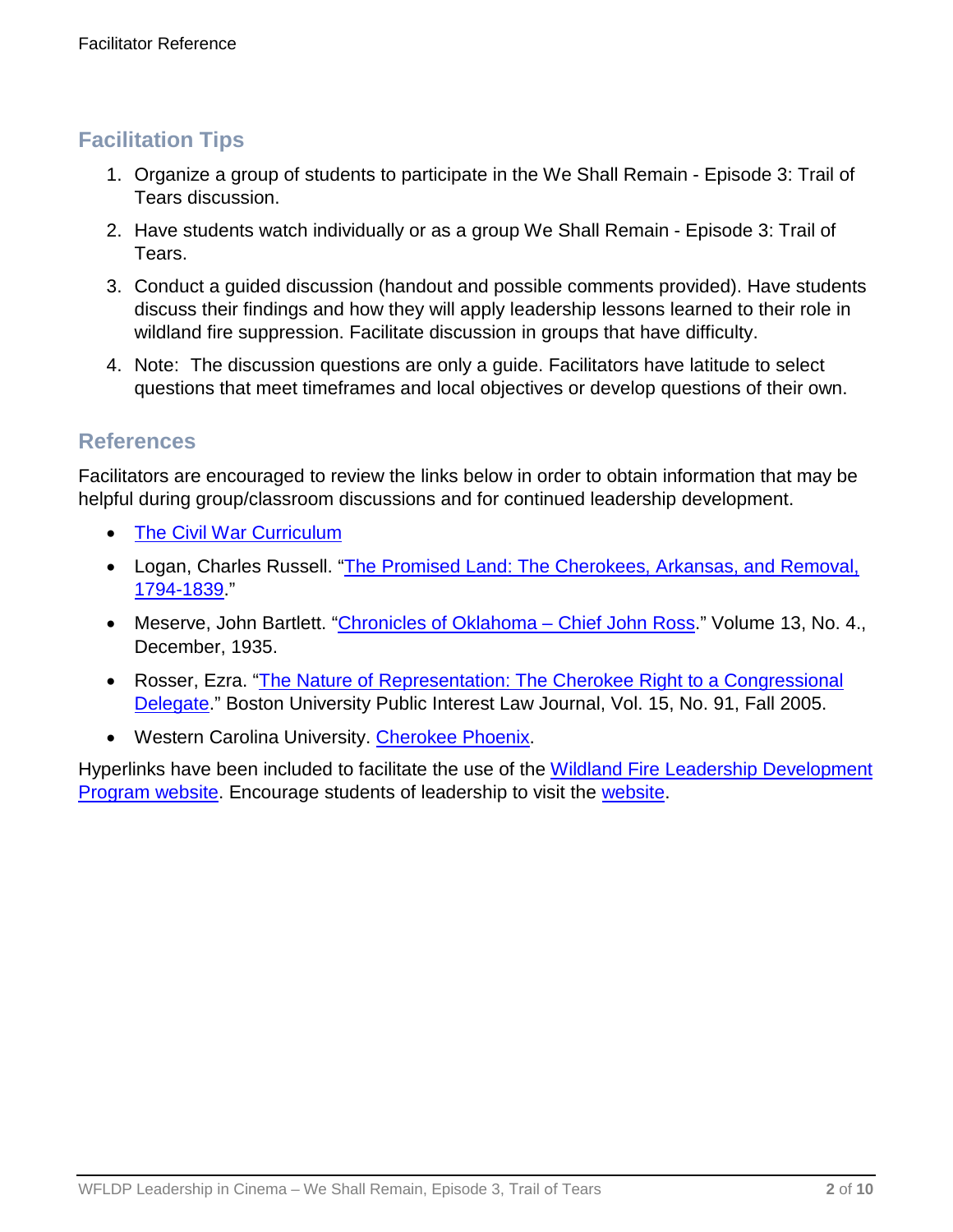# **We Shall Remain - Episode 3: Trail of Tears**

### **Guided Discussion – Possible Answers**

- 1. As leader, what did the Ridge want for the Cherokee people?
	- "In the long struggle between Indians and Americans, few native leaders clung to the hope of peaceful coexistence longer. Few others invested more in the professed protections of the American legal system. Few set more stock in the promises of the American government and its constitution. By 1830, the Ridge had already struck a series of hard bargains with the United States. In return for the safety and security of the Cherokee people—and the right to remain on the land of their forefathers—the Ridge had taken pains to shed the life he had been raised to." (0:21-1:10)
- 2. Major Ridge and General (and later President) Andrew Jackson and their troops/warriors were allies during the Creek and Seminole Wars. What influence did this alliance have in later years? Respectfully discuss in your groups an experience you have had where an alliance either disappointed you or proved to be beneficial when accomplishing a mission.
	- Answers will vary. However, students may agree that this alliance had little effect on the future relationships between the two factions.
		- o"As the Georgia legislature began to kick back, other more ominous events were unfolding: the discovery of gold in Cherokee territory, which caused a stampede of white prospectors, and the first stirring of a populist political movement that sent tremors through Indian lands all over the East. This hard-edged new movement found voice in Andrew Jackson, whose ascent to the presidency in 1829 owed to the newly enfranchised Southern frontiersmen. In his first address to Congress, President Jackson announced his intention to do as his voters pleased, which is to say, rid the East of the Indian tribes once and for all. He championed new legislation giving him power to offer the tribes land west of the Mississippi if they would go nicely." (26:21-27:38)
	- Answers will vary. Facilitators should encourage students speak respectfully when talking of negative experiences.
- 3. Dutiful leaders develop their subordinates for the future by mentoring and sharing experiences. Give an example of a mentoring relationship from Episode 3. Think back on all those who have helped you throughout your life. Describe your mentor to your group. Explain what made him/her such a good mentor.
	- "John Ross was not from a prominent Cherokee family the way John Ridge was. But Ridge takes John Ross kind of under his wing as a protégé. Here in John Ross he's got someone who's only an eighth Cherokee, is very familiar with white society because of his father. Equally adept at negotiating both of those worlds." (18:17-18:41)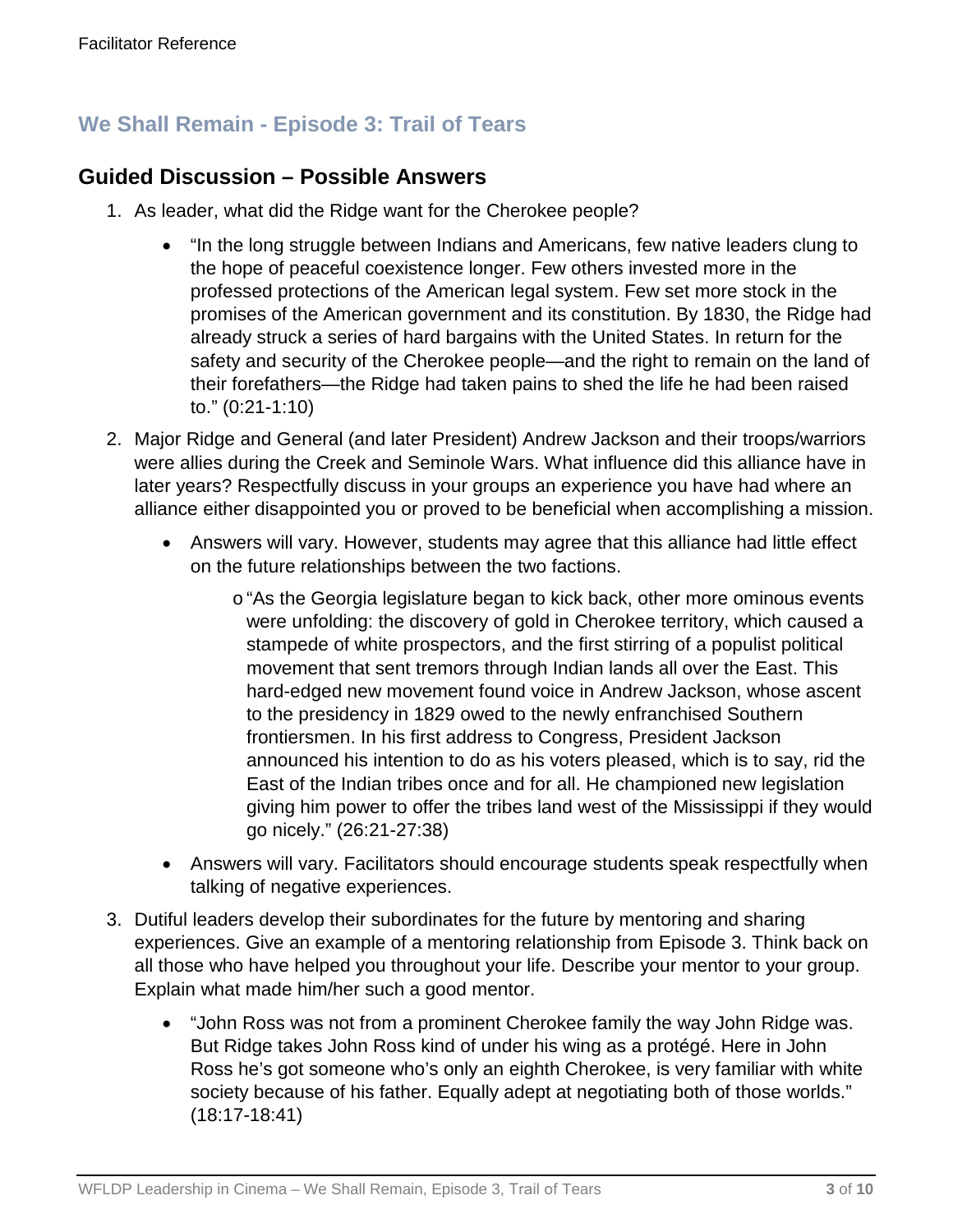- Answers will vary.
- 4. What did Sequoyah do to advance the Cherokee people? Why was this advancement so important?
	- "Sequoyah was devoted to enabling the Cherokee people to have at their command an essential power that he saw white society have, that being the ability to write in the Cherokee language. Ultimately he did something that no one has ever done and that was create a system of reading and writing in a language when he himself could not read or write in any other language." (22:22-23:00)
	- Written communication revolutionized Cherokee society.
- 5. "In high risk environments, the best level of protection against errors and accidents is effective team communication." (Leading in the Wildland Fire Service, page 50) Who has an obligation to communicate critical information? What are the Five Communication Responsibilities for the wildland firefighter?
	- Everyone, regardless of position, has an obligation to communicate critical information.
	- Refer students to [Leading in the Wildland Fire Service, page 51.](https://www.nwcg.gov/publications/494-2) The Five Communication Responsibilities are:
		- oBrief.
		- o Debrief.
		- oAcknowledge and understand messages.
		- o Communicate hazards to others.
		- oAsk if you don't know.
- 6. What events fracture the unity of the Cherokee Nation? How does the United States capitalize on this situation? Respectfully describe a situation to your group where something fractured the unity of a crew/group/unit?
	- Answers will vary, but may include:
		- o President Andrew Jackson refuses to recognize the Supreme Court's decision that Cherokee tribal laws could not be written over by the state of Georgia or the sovereignty of the Cherokee Nation.
		- o"The Ridges kept saying publicly, 'if we could if we could just talk to the Cherokee people then we can convince them that this is our only option.' And they felt like John Ross was being heavy handed in keeping them from speaking as openly as they liked to." (40:24-40:41)
		- o "'The duty of the minority to yield and unite is sanctioned by patriotism and virtue,'" Ross proclaimed. Then, citing a national emergency, he suspended the upcoming tribal elections. (40:41-40:54)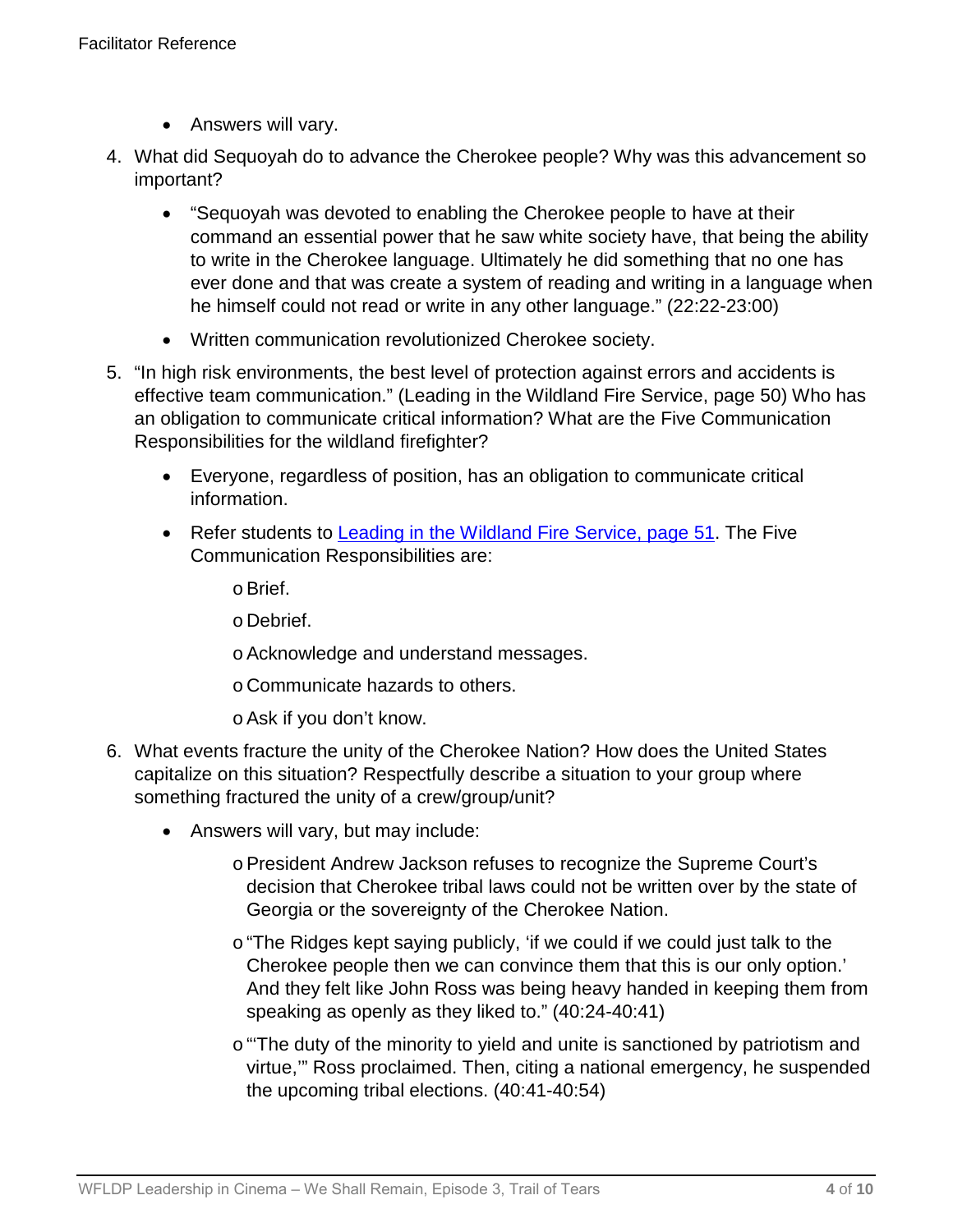- o "When John Ross cancels elections, now there's a real block to John Ridge ever assuming what he knows to be his rightful position. He sees John Ross as a dictator. And he grows to hate the man in a very visceral way." (40:54-41:13)
- "The United States and Georgia got the scent of blood, and dug deep at the rift that had opened between Chief Ross and the Ridges. Federal agents kept close contact with members of the Ridge faction, and let it be known among all Cherokees. Ross's allies fanned rumors that the Ridges were illegally negotiating away Cherokee land, and reminded the Ridge Party that the penalty for selling land without the consent of the tribe was death. By the time the tribal leaders gathered for an emergency session at the Red Clay Council Grounds in the summer of 1834, John Ross had taken aim at his old friend, Major Ridge." (41:13- 41:56)
- Answers will vary. Again, encourage respectful conversation.
- 7. Major Ridge faces the following ethical dilemma.

"In the last days of 1835, in defiance of Chief Ross and the National Council, a selfappointed group of Cherokee leaders met at the home of Elias Boudinot. In front of them was the newly negotiated Treaty of New Echota. In return for ceding all the tribal lands in the southeast, the Cherokee Nation would be paid five million dollars, providing funds to relocate west of the Mississippi and to build schools, churches and homes in their new land. The treaty party did not stand to benefit financially, but they knew that would be little comfort to their fellow citizens." (45:43-46:30)

Using the wildland fire ethical dilemma model below, assess the issues that contributed to Major Ridge's dilemma?

• Crew cohesion:

The Cherokee Nation split into the factions— Ross Party and the Ridge Party. The Ross Party felt they had backing from the Supreme Court and should continue to fight for their land. The Ridge Party felt they should "cut their losses" and relocate.



- Agency policy:
	- oSelling of tribal land without full consent of the Cherokee Nation was illegal with a penalty of death.
	- oSupreme Court decision (Worcester v. Georgia) that "The Cherokee nation is a distinct community, occupying its own territory, with boundaries accurately described, in which the laws of Georgia can have no force, and which the citizens of Georgia have no right to enter but with the assent of the Cherokees themselves." (Chief Justice John Marshall, 33:44-34:37)
- Individual needs: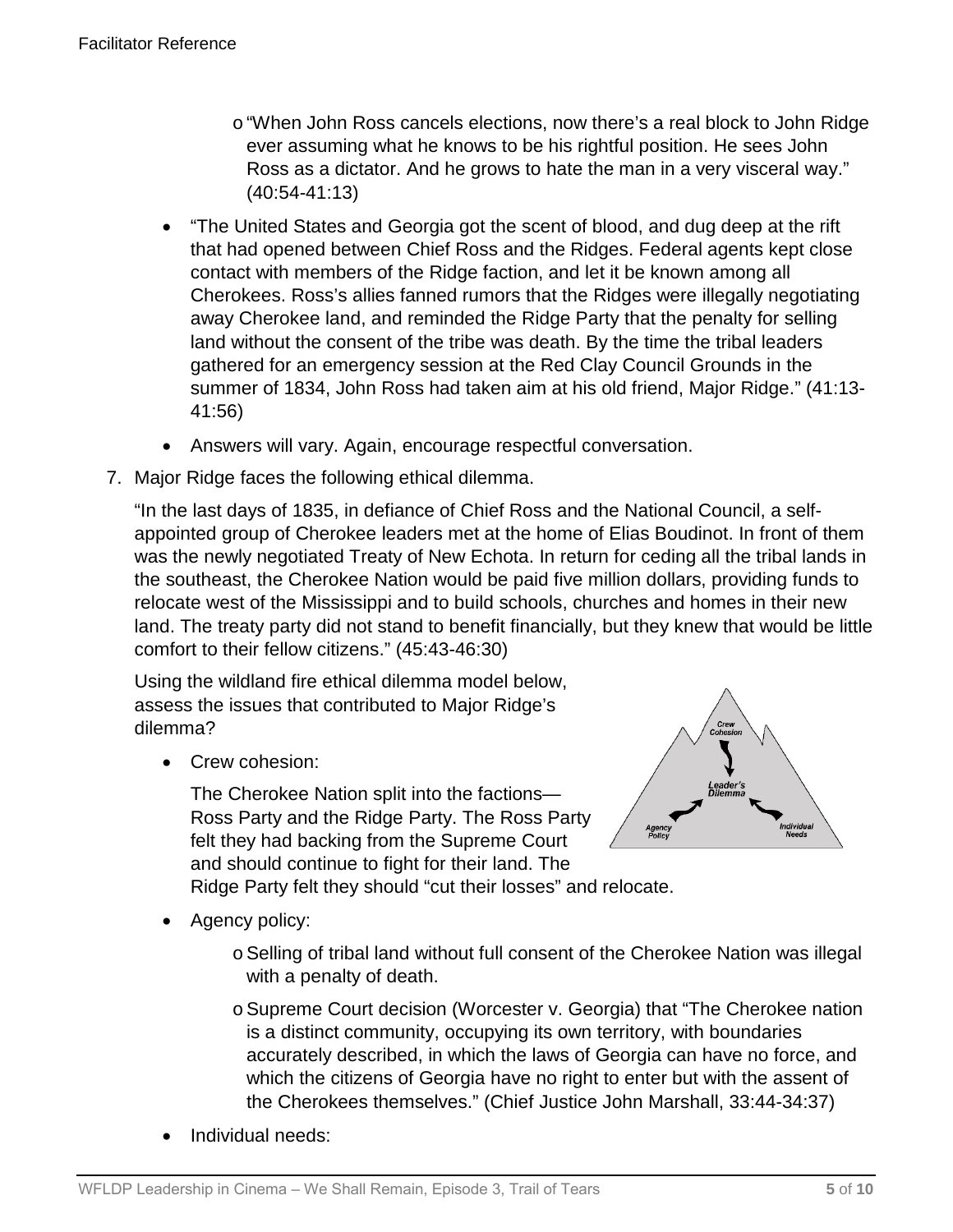Major Ridge had assumed a "civilized" life and had much to lose in terms of land but would not benefit financially.

- 8. Read "Leader's Intent" under "Communication Responsibilities" on page ix of the IRPG. What are the three essential components of leader's intent?
	- Task What is to be done
	- Purpose Why it is to be done
	- Fnd state How it should look when done
- 9. Read "Leader's Intent" on pages 33 and 34 of Leading in the Wildland Fire Service. What are the three essential components of leader's intent?
	- Task the objective or goal of the assignment.
	- Purpose why the assignment needs to be done.
	- End state how the situation should look when the assignment is successfully completed.

Pretend you are Major Ridge. Clearly state your leader's intent to your subordinates (other group members) with regard to the Treaty of New Echota.

- Answers may vary, but should address the following.
	- o Task "The Ridges believed that what was left of American tolerance for Indian people was evaporating fast. It was time for the Cherokee leaders to take the best cash offer from Washington, and get their people to safety west of the Mississippi." (45:07-45:43)
	- oPurpose Maintain a strong and sovereign Cherokee nation.
	- $\circ$  End state A select few Cherokee leaders would sign (illegally) the Treaty of Echota on behalf of an uneducated (in terms of the treaty) Cherokee people. A unified, sovereign Cherokee Nation would rise again west of the Mississippi.

What was the actual end state?

- "Soon after the Treaty of New Echota was ratified in the United States Senate—by a margin of just one vote—Major Ridge and his son John left their homes and moved to the land west of the Mississippi to establish a new Cherokee Nation. The Ridges were going the way of other tribes around them—the Creeks, the Choctaws, and the Chickasaws. But less than 2,000 of the 18,000 Cherokee citizens joined the Ridges in their journey west." (50:00-50:27)
- The Cherokee people must relocate by May 1838.
- John Ross's attempt to have the narrowly ratified treaty overturned fails.
- Removal begins on May 26, 1838; 4,000 die in the process of relocation.
- Major Ridge, John Ridge, and Elias Boudinot are murdered.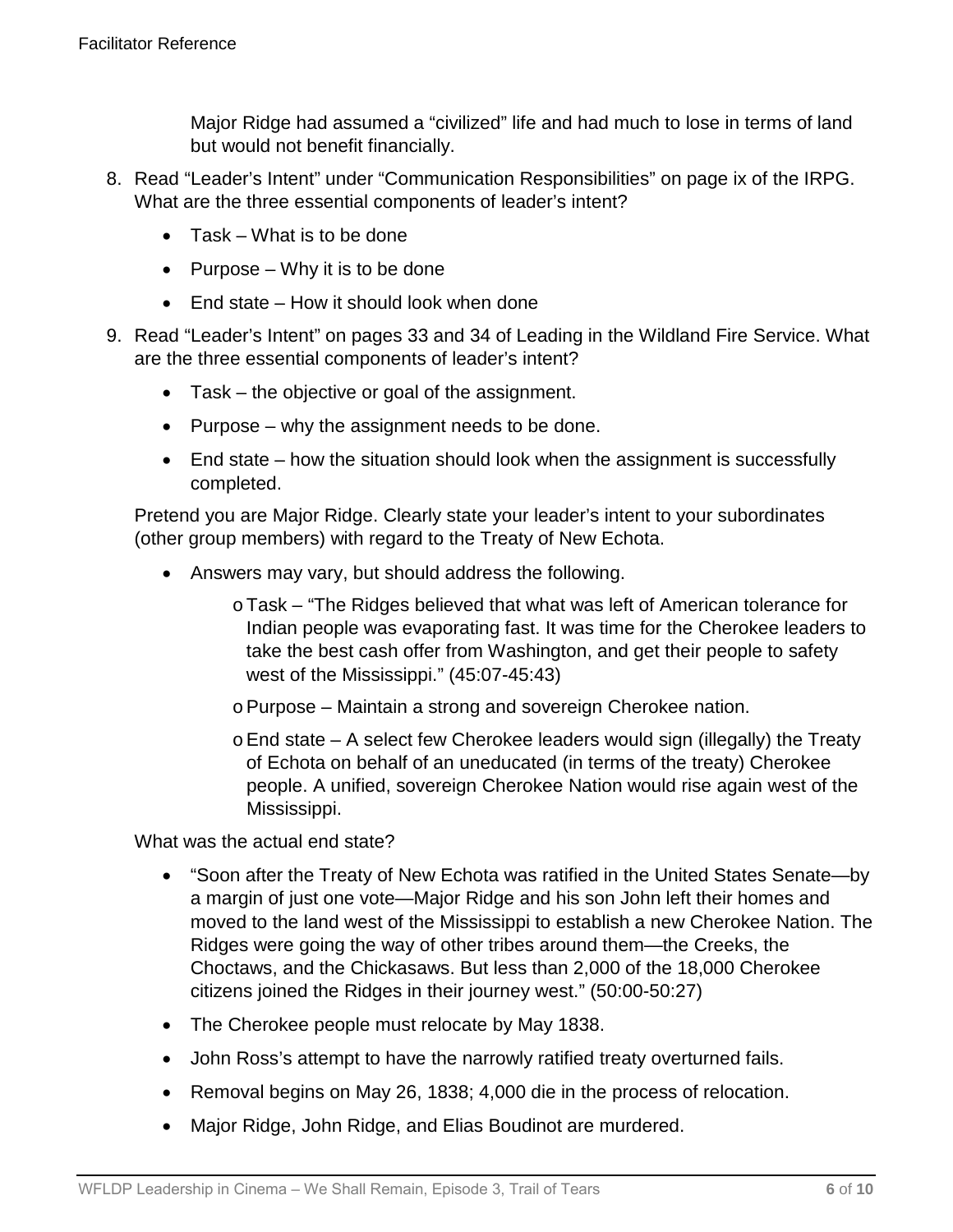#### Be proficient in your job, both technically & as a leader.

- Take charge when in charge.
- Adhere to professional standard operating procedures.
- Develop a plan to accomplish given objectives.

#### Make sound & timely decisions.

- Maintain situation awareness in order to anticipate needed actions.
- Develop contingencies & consider consequences.
- Improvise within the commander's intent to handle a rapidly changing environment.

#### Ensure that tasks are understood, supervised, accomplished.

- Issue clear instructions.
- Observe & assess actions in progress without micro-managing.
- Use positive feedback to modify duties, tasks & assignments when appropriate.

#### Develop your subordinates for the future.

- Clearly state expectations.
- Delegate tasks that you are not required to do personally.
- Consider individual skill levels & developmental needs when assigning tasks.

#### Know your subordinates and look out for their well-being.

- Put the safety of your subordinates above all other objectives.
- Take care of your subordinate's needs.
- Resolve conflicts between individuals on the team.

#### Keep your subordinates informed.

- Provide accurate & timely briefings.
- Give the reason (intent) for assignments & tasks.
- Make yourself available to answer questions at appropriate times.

#### Build the team.

- Conduct frequent debriefings with the team to identify lessons learned.
- Recognize accomplishments & reward them appropriately.
- Apply disciplinary measures equally.

#### Employ your subordinates in accordance with their capabilities.

- Observe human behavior as well as fire behavior.
- Provide early warning to subordinates of tasks they will be responsible for.
- Consider team experience, fatigue & physical limitations when accepting assignments.

#### Know yourself and seek improvement.

- Know the strengths/weaknesses in your character & skill level.
- Ask questions of peers & supervisors.
- Actively listen to feedback from subordinates.

#### Seek responsibility and accept responsibility for your actions.

- Accept full responsibility for & correct poor team performance.
- Credit subordinates for good performance.
- Keep your superiors informed of your actions.

#### Set the example.

- Share the hazards & hardships with your subordinates.
- Don't show discouragement when facing setbacks.
- Choose the difficult right over the easy wrong.





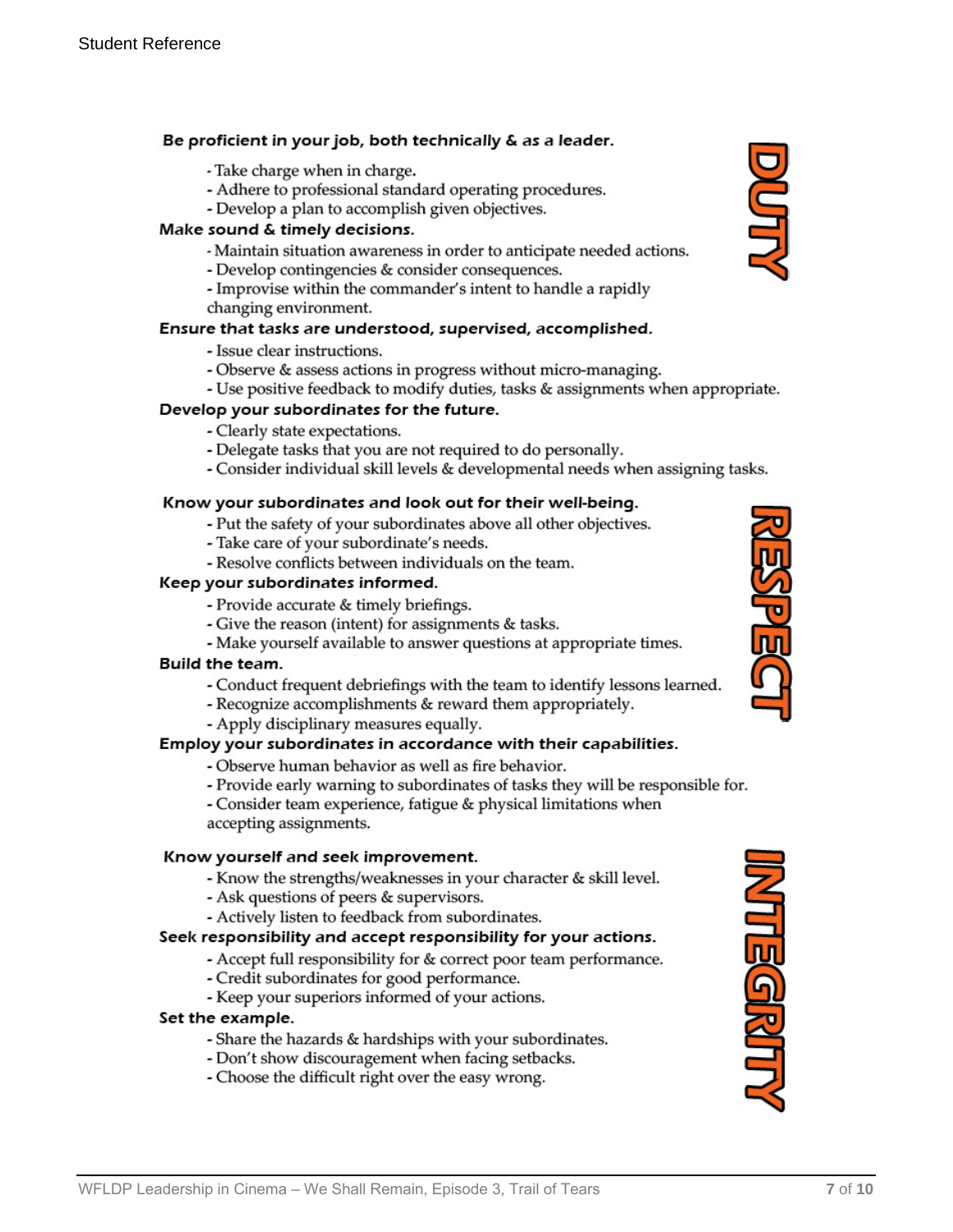# **We Shall Remain - Episode 3: Trail of Tears**

### **Guided Discussion**

- 1. As leader, what did the Ridge want for the Cherokee people?
- 2. Major Ridge and General (and later President) Andrew Jackson and their troops/warriors were allies during the Creek and Seminole Wars. What influence did this alliance have in later years? Respectfully discuss in your groups an experience you have had where an alliance either disappointed you or proved to be beneficial when accomplishing a mission.
- 3. Dutiful leaders develop their subordinates for the future by mentoring and sharing experiences. Give an example of a mentoring relationship from Episode 3. Think back on all those who have helped you throughout your life. Describe your mentor to your group. Explain what made him/her such a good mentor.
- 4. What did Sequoyah do to advance the Cherokee people? Why was this advancement so important?
- 5. "In high risk environments, the best level of protection against errors and accidents is effective team communication." (Leading in the Wildland Fire Service, page 50) Who has an obligation to communicate critical information? What are the Five Communication Responsibilities for the wildland firefighter?
- 6. What events fracture the unity of the Cherokee Nation? How does the United States capitalize on this situation? Respectfully describe a situation to your group where something fractured the unity of a crew/group/unit?
- 7. Major Ridge faces the following ethical dilemma.

Leader's dilemma"In the last days of 1835, in defiance of Chief Ross and the National Council, a self-appointed group of Cherokee leaders met at the home of Elias Boudinot. In front of them was the newly negotiated Treaty of New Echota. In return for ceding all the tribal lands in the southeast, the Cherokee Nation would be paid five million dollars, providing funds to relocate west of the Mississippi and to build schools, churches and homes in their new land. The treaty party did not stand to benefit financially, but they knew that would be little comfort to their fellow citizens." (45:43-46:30)



Using the wildland fire ethical dilemma model, assess the issues that contributed to Major Ridge's dilemma?

- Crew cohesion
- Agency policy
- Individual needs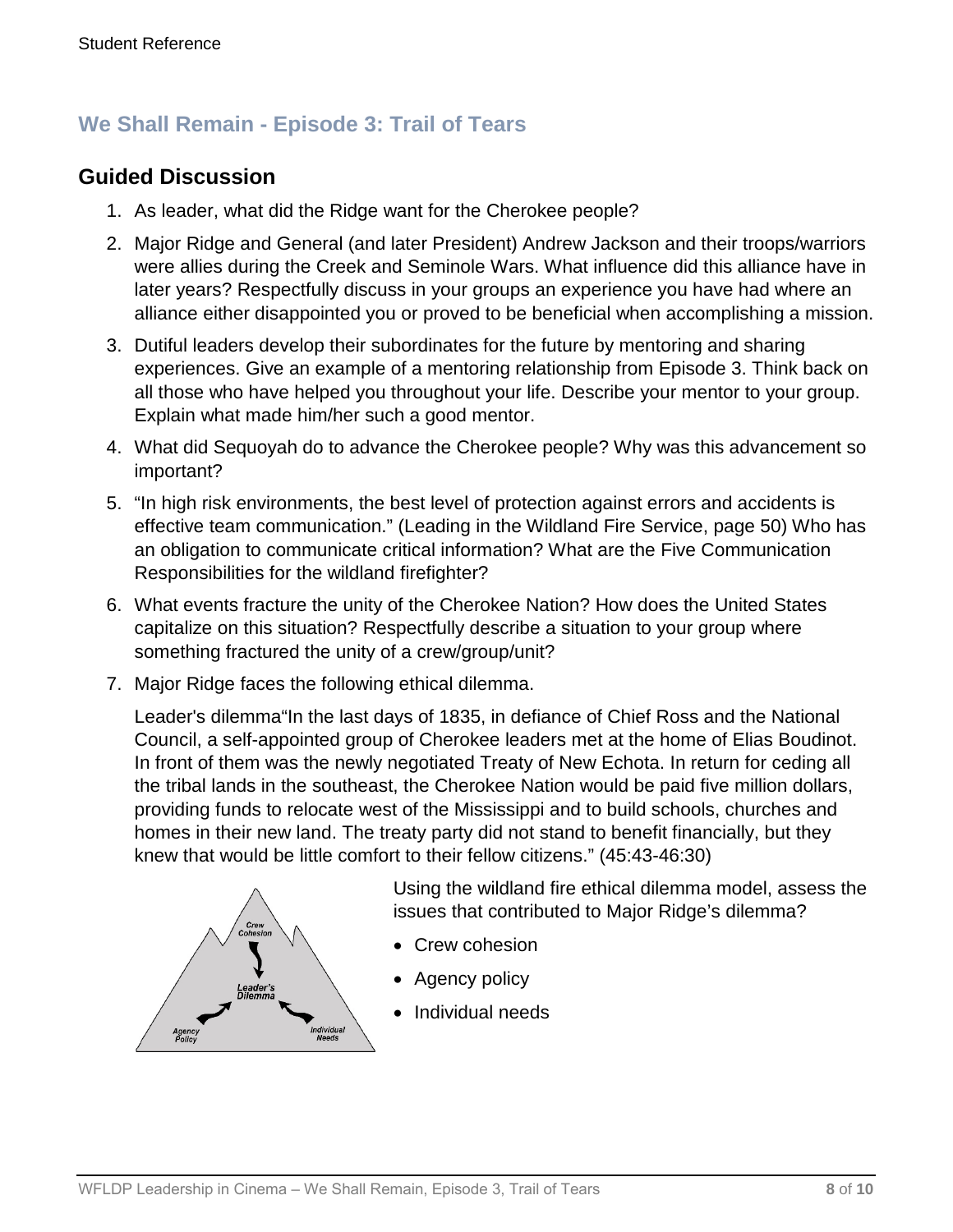- 8. Read "Leader's Intent" under "Communication Responsibilities" on page ix of the IRPG.
- 9. Read "Leader's Intent" on pages 33 and 34 of Leading in the Wildland Fire Service. What are the three essential components of leader's intent?

Pretend you are Major Ridge. Clearly state your leader's intent to your subordinates (other group members) with regard to the Treaty of New Echota.

What was the actual end state?

### **Leadership Challenge**

As part of developing our people for the future, leaders help their people grow by mentoring and sharing experiences. Mentoring them begins their journey from followership to leadership. Episode 3: Trail of Tears briefly discussed the mentoring relationship between Major Ridge and John Ross.

According to the U.S. Department of Energy's 2009 Mentoring Program Guide, "Mentoring is an effective way to provide professional development and to enhance learning in the workplace. The mentoring relationship is a special relationship built on trust, encouragement, and targeted development. A mentor is a teacher, coach, and advisor who provide guidance and opportunities for learning and professional growth to another employee."

### **The Challenge: Become a wildland fire mentor, mentee, or both.**

But, my local unit does not have a mentoring program...

Work with other wildland fire leaders in your area/agency to create a mentoring program.

The following mentoring resources may be of value:

- [USCG/Department of Homeland Security Mentoring Program](http://www.dcms.uscg.mil/Our-Organization/Assistant-Commandant-for-Human-Resources-CG-1/Civilian-Human-Resources-Diversity-and-Leadership-Directorate-CG-12/Office-of-Leadership-CG-12C/Programs/DHS-Mentoring/)
- U.S. Department of Energy [Mentoring Guidance and Program](https://energy.gov/hc/downloads/doe-mentoring-guidance-and-program-plan) Plan
- [Office of Personnel Management Mentoring and Coaching](https://www.opm.gov/wiki/training/Mentoring-and-Coaching.ashx)
- [The Mentoring Group](https://mentoringgroup.com/)